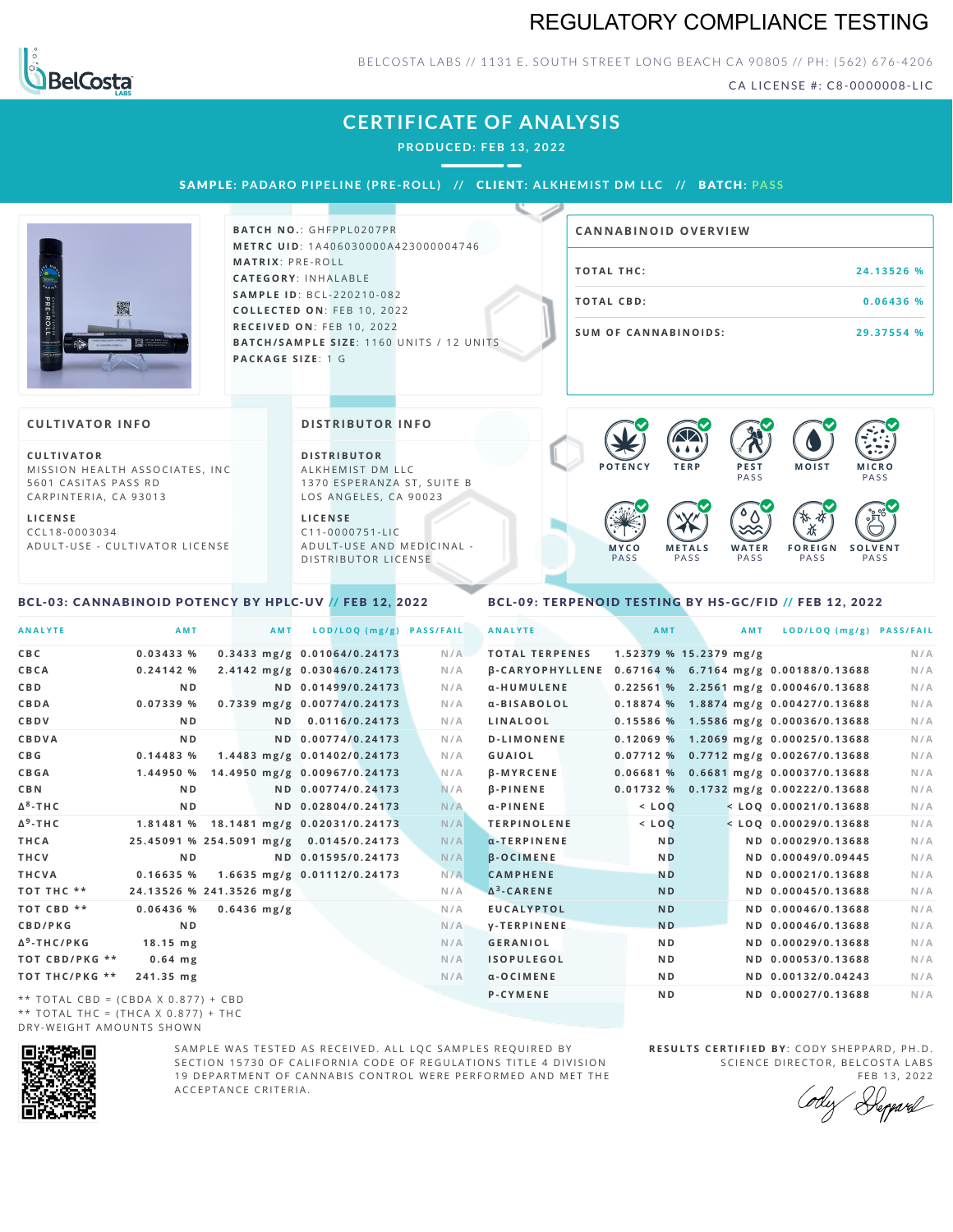## REGULATORY COMPLIANCE TESTING

#### <span id="page-1-0"></span>BCL-05: RESIDUAL PESTICIDE ANALYSIS BY LC-MS/MS ESI // FEB 12, 2022

| <b>ANALYTE</b>                  |                  | LIMIT $AMT (\mu g/g)$ | LOD/LOQ (µg/g) PASS/FAIL |             | <b>ANALYTE</b>         |               | LIMIT AMT $(\mu g/g)$ | LOD/LOQ (µg/g) PASS/FAIL |             |
|---------------------------------|------------------|-----------------------|--------------------------|-------------|------------------------|---------------|-----------------------|--------------------------|-------------|
| <b>ABAMECTIN</b>                | $0.1 \mu g/g$    | N D                   | 0.01153/0.04             | <b>PASS</b> | <b>MALATHION</b>       | $0.5 \mu g/g$ | N D                   | 0.00472/0.02             | <b>PASS</b> |
| <b>ACEPHATE</b>                 | $0.1 \mu g/g$    | N D                   | 0.00368/0.02             | PASS        | <b>METALAXYL</b>       | $2 \mu g/g$   | N D                   | 0.00503/0.02             | PASS        |
| ACEQUINOCYL                     | $0.1 \mu g/g$    | N D                   | 0.00417/0.02             | <b>PASS</b> | <b>METHIOCARB</b>      | Any amt       | N D                   | 0.00503/0.02             | PASS        |
| <b>ACETAMIPRID</b>              | $0.1 \mu g/g$    | N D                   | 0.00464/0.02             | <b>PASS</b> | METHOMYL               | 1 $\mu$ g/g   | N D                   | 0.00494/0.02             | PASS        |
| <b>ALDICARB</b>                 | Any amt          | N D                   | 0.01109/0.04             | <b>PASS</b> | <b>MEVINPHOS</b>       | Any amt       | N D                   |                          | PASS        |
| <b>AZOXYSTROBIN</b>             | $0.1 \mu g/g$    | N D                   | 0.00639/0.02             | PASS        | <b>MEVINPHOSI</b>      |               | N D                   | 0.00163/0.0084           | N/A         |
| <b>BIFENAZATE</b>               | $0.1 \mu g/g$    | N D                   | 0.00355/0.02             | <b>PASS</b> | <b>MEVINPHOS II</b>    |               | N D                   | 0.00542/0.0316           | N/A         |
| <b>BIFENTHRIN</b>               | $3 \mu g/g$      | N D                   | 0.00473/0.04             | <b>PASS</b> | MYCLOBUTANIL           | $0.1 \mu g/g$ | N D                   | 0.00867/0.04             | PASS        |
| <b>BOSCALID</b>                 | $0.1 \mu g/g$    | N D                   | 0.00494/0.02             | <b>PASS</b> | <b>NALED</b>           | $0.1 \mu g/g$ | N D                   | 0.00328/0.02             | PASS        |
| CARBARYL                        | $0.5 \mu g/g$    | N D                   | 0.00295/0.02             | PASS        | OXAMYL                 | $0.5 \mu g/g$ | N D                   | 0.00455/0.02             | PASS        |
| CARBOFURAN                      | Any amt          | N D                   | 0.00613/0.02             | <b>PASS</b> | <b>PACLOBUTRAZOL</b>   | Any amt       | N D                   | 0.00714/0.04             | PASS        |
| CHLORANTRANIL-<br><b>IPROLE</b> | $10 \mu g/g$     | N D                   | 0.00697/0.04             | PASS        | <b>PERMETHRIN</b>      | $0.5 \mu g/g$ | N D                   |                          | PASS        |
| <b>CLOFENTEZINE</b>             | $0.1 \mu g/g$    | N D                   | 0.0054/0.02              | <b>PASS</b> | PERMETHRIN CIS         |               | N D                   | 0.00237/0.0082           | N/A         |
| <b>COUMAPHOS</b>                | Any amt          | N D                   | 0.00215/0.02             | <b>PASS</b> | PERMETHRIN TRANS       |               | N D                   | 0.00245/0.0118           | N/A         |
| <b>CYFLUTHRIN</b>               | $2 \mu g/g$      | N D                   | 0.05508/0.2              | <b>PASS</b> | <b>PHOSMET</b>         | $0.1 \mu g/g$ | N D                   | 0.0043/0.02              | PASS        |
| <b>CYPERMETHRIN</b>             | $1 \mu g/g$      | ND                    | 0.00556/0.04             | <b>PASS</b> | PIPERONYLBUTO-<br>XIDE | $3 \mu g/g$   | N D                   | 0.00247/0.02             | PASS        |
| <b>DAMINOZIDE</b>               | Any amt          | N D                   | 0.00227/0.04             | PASS        | <b>PRALLETHRIN</b>     | $0.1 \mu g/g$ | N D                   | 0.00392/0.02             | PASS        |
| DIAZINON                        | $0.1 \mu g/g$    | N D                   | 0.00487/0.02             | PASS        | PROPICONAZOLE          | $0.1 \mu g/g$ | N D                   | 0.0024/0.02              | PASS        |
| <b>DIMETHOATE</b>               | Any amt          | N D                   | 0.00354/0.02             | PASS        | <b>PROPOXUR</b>        | Any amt       | N D                   | 0.00374/0.02             | PASS        |
| <b>DIMETHOMORPH</b>             | $2 \mu g/g$      | N D                   |                          | PASS        | <b>PYRETHRINS</b>      | $0.5 \mu g/g$ | N D                   | 0.00726/0.04             | PASS        |
| <b>DIMETHOMORPH I</b>           |                  | N D                   | 0.00109/0.0078           | N/A         | PYRIDABEN              | $0.1 \mu g/g$ | N D                   | 0.0034/0.02              | PASS        |
| <b>DIMETHOMORPH II</b>          |                  | ND                    | 0.0015/0.0122            | N/A         | <b>SPINETORAM</b>      | $0.1 \mu g/g$ | N D                   |                          | PASS        |
| <b>ETHOPROPHOS</b>              | Any amt          | N D                   | 0.0041/0.02              | <b>PASS</b> | <b>SPINETORAM J</b>    |               | N D                   | 0.00329/0.016            | N/A         |
| <b>ETOFENPROX</b>               | Any amt          | N D                   | 0.00274/0.02             | PASS        | <b>SPINETORAM L</b>    |               | N D                   | 0.00157/0.016            | N/A         |
| <b>ETOXAZOLE</b>                | $0.1 \mu g/g$    | N D                   | 0.00385/0.02             | <b>PASS</b> | <b>SPINOSAD</b>        | $0.1 \mu g/g$ | N D                   |                          | PASS        |
| <b>FENHEXAMID</b>               | $0.1 \mu g/g$    | N D                   | 0.01055/0.02             | <b>PASS</b> | SPINOSAD A             |               | N D                   | 0.00205/0.01438          | N/A         |
| <b>FENOXYCARB</b>               | Any amt          | N D                   | 0.00175/0.02             | <b>PASS</b> | SPINOSAD D             |               | N D                   | 0.00104/0.00498          | N/A         |
| <b>FENPYROXIMATE</b>            | $0.1 \mu g/g$    | N D                   | 0.00481/0.02             | PASS        | <b>SPIROMESIFEN</b>    | $0.1 \mu g/g$ | N D                   | 0.00944/0.04             | PASS        |
| <b>FIPRONIL</b>                 | Any amt          | N D                   | 0.00478/0.02             | <b>PASS</b> | <b>SPIROTETRAMAT</b>   | $0.1 \mu g/g$ | N D                   | 0.00208/0.02             | PASS        |
| FLONICAMID                      | $0.1 \mu g/g$    | N D                   | 0.00398/0.02             | <b>PASS</b> | <b>SPIROXAMINE</b>     | Any amt       | N D                   | 0.00344/0.02             | PASS        |
| <b>FLUDIOXONIL</b>              | $0.1 \mu g/g$    | N D                   | 0.01369/0.04             | <b>PASS</b> | <b>TEBUCONAZOLE</b>    | $0.1 \mu g/g$ | N D                   | 0.00816/0.04             | PASS        |
| HEXYTHIAZOX                     | $0.1 \, \mu g/g$ | N D                   | 0.00297/0.02             | <b>PASS</b> | <b>THIACLOPRID</b>     | Any amt       | N D                   | 0.0039/0.02              | PASS        |
| <b>IMAZALIL</b>                 | Any amt          | N D                   | 0.0056/0.02              | PASS        | <b>THIAMETHOXAM</b>    | $5 \mu g/g$   | N D                   | 0.00358/0.02             | PASS        |
| <b>IMIDACLOPRID</b>             | $5 \mu g/g$      | N D                   | 0.00645/0.02             | <b>PASS</b> | TRIFLOXYSTROB-         | $0.1 \mu g/g$ | N D                   | 0.00421/0.02             | PASS        |
| KRESOXIM-<br><b>METHYL</b>      | $0.1 \mu g/g$    | N D                   | 0.00339/0.02             | <b>PASS</b> | 1N                     |               |                       |                          |             |

### BCL-13: PESTICIDE TESTING BY GC/MS // FEB 12, 2022

| <b>ANALYTE</b>         | LIMIT         | $AMT$ ( $\mu g/g$ ) | LOD/LOQ (µg/g) | <b>PASS/FAIL</b> |
|------------------------|---------------|---------------------|----------------|------------------|
| <b>CAPTAN</b>          | $0.7 \mu g/g$ | N <sub>D</sub>      | 0.01977/0.06   | <b>PASS</b>      |
| <b>CHLORDANE</b>       | Any amt       | N <sub>D</sub>      |                | <b>PASS</b>      |
| <b>CHLORDANE CIS</b>   |               | N <sub>D</sub>      | 0.01199/0.03   | N/A              |
| <b>CHLORDANE TRANS</b> |               | N <sub>D</sub>      | 0.01082/0.03   | N/A              |
| <b>CHLORFENAPYR</b>    | Any amt       | N <sub>D</sub>      | 0.01364/0.06   | <b>PASS</b>      |

| <b>ANALYTE</b>                      | LIMIT         | AMT $(\mu g/g)$ | LOD/LOQ (µg/g) | <b>PASS/FAIL</b> |
|-------------------------------------|---------------|-----------------|----------------|------------------|
| <b>CHLORPYRIFOS</b>                 | Any amt       | N <sub>D</sub>  | 0.01653/0.06   | <b>PASS</b>      |
| <b>DICHLORVOS</b>                   | Any amt       | N <sub>D</sub>  | 0.01165/0.06   | <b>PASS</b>      |
| <b>METHYL PARATHION</b>             | Any amt       | N <sub>D</sub>  | 0.00851/0.06   | <b>PASS</b>      |
| PENTACHLORONI-<br><b>TROBENZENE</b> | $0.1 \mu g/g$ | $<$ LOO         | 0.01282/0.06   | <b>PASS</b>      |